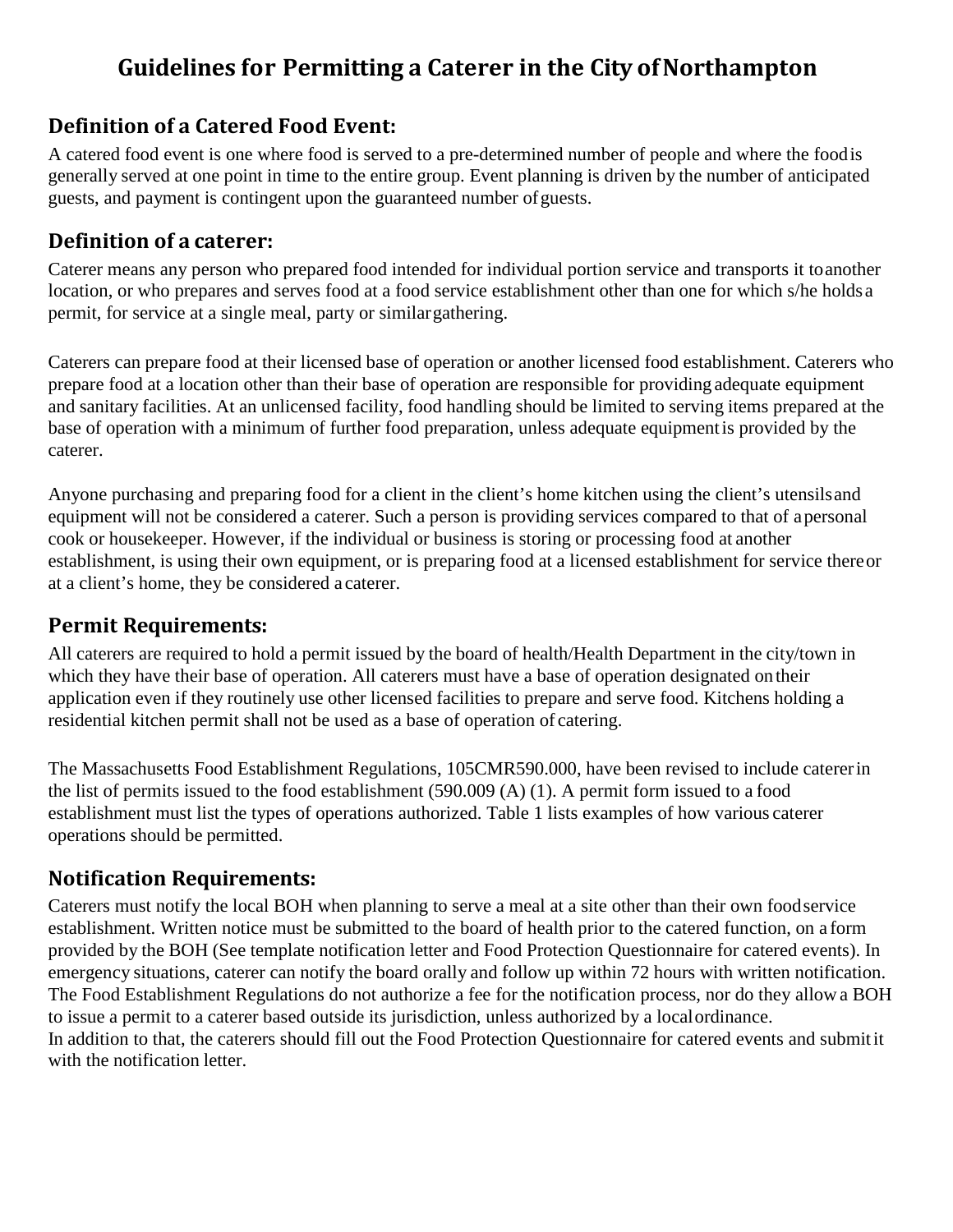| <b>Table 1</b>                                                    |                                                                                      |  |
|-------------------------------------------------------------------|--------------------------------------------------------------------------------------|--|
| <b>Base of Operation</b><br>Caterer operating from his/her own    | <b>Operations Designated on Permit</b>                                               |  |
| commercial catering facility                                      | <b>Caterer</b>                                                                       |  |
| Caterer operating from his/her own food<br>establishment business | <b>Food Service/Caterer</b>                                                          |  |
| Caterer operating from another business                           |                                                                                      |  |
| (e.g. restaurant)                                                 | Caterer (the restaurant must have a<br>separate permit for a food service operation) |  |

#### **Template Caterer's Notification Form**

Date Name of Establishment Address of Establishment Telephone number

Board of Health 212 Main St. Northampton, MA 01060

Dear Sir/Madam,

In accordance with 105 CMR 590.009 (A) (2), we wish to notify you that we plan to cater a function withinyour jurisdiction:

| Time:                                                                                          |
|------------------------------------------------------------------------------------------------|
| Location:                                                                                      |
|                                                                                                |
|                                                                                                |
| Approximate Number of people:                                                                  |
| A copy of our caterer's permit from the city/town of (base of operation location) is enclosed. |
| Sincerely,                                                                                     |
| Name of Person in Charge<br>Name of Establishment                                              |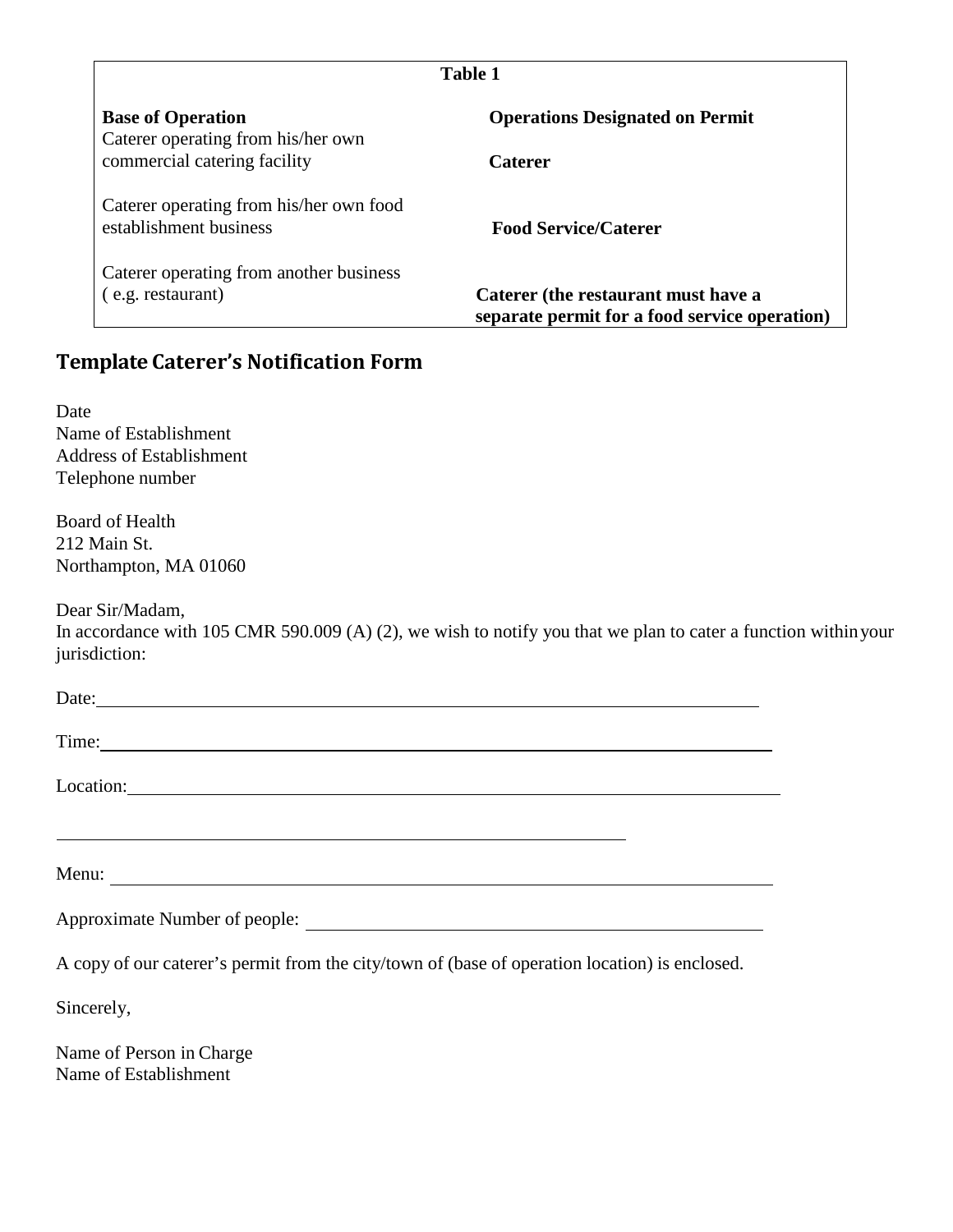## **Food Protection Questionnaire for Catered Events**

| Date of Event:                                                                                                                                                                   |              |             |  |
|----------------------------------------------------------------------------------------------------------------------------------------------------------------------------------|--------------|-------------|--|
| Location of Event:                                                                                                                                                               |              |             |  |
| List all foods that you will be chilling, holding, cooking, and/or re heating at the event location:<br>On ice/Refrigerated<br>Cooking                                           |              | Reheating   |  |
| Food Manager Certification Person Trained On Site?                                                                                                                               | $\Delta Yes$ | $\Delta$ No |  |
| Allergen Awareness Menu Label Present?<br>List all Potentially Hazardous Food (PHF) and the individual intended temperature required:                                            | $\Delta Yes$ | $\Delta$ No |  |
|                                                                                                                                                                                  |              |             |  |
|                                                                                                                                                                                  |              |             |  |
| List the required temperature for each food as it leaves your preparation site:                                                                                                  |              |             |  |
|                                                                                                                                                                                  |              |             |  |
|                                                                                                                                                                                  |              |             |  |
| How will the PHF be kept at or below $41^{\circ}F$ ?<br>How will the PHF be kept at or above 140°F?                                                                              |              |             |  |
| Time of PHF? Setup<br>Served                                                                                                                                                     | Removed      |             |  |
| List all equipment that will be supplied for an event, including but not limited to food<br>thermometers, cleaning wipes, utensils, non-latex gloves, heating utensils, ice etc. |              |             |  |
|                                                                                                                                                                                  |              |             |  |
|                                                                                                                                                                                  |              |             |  |